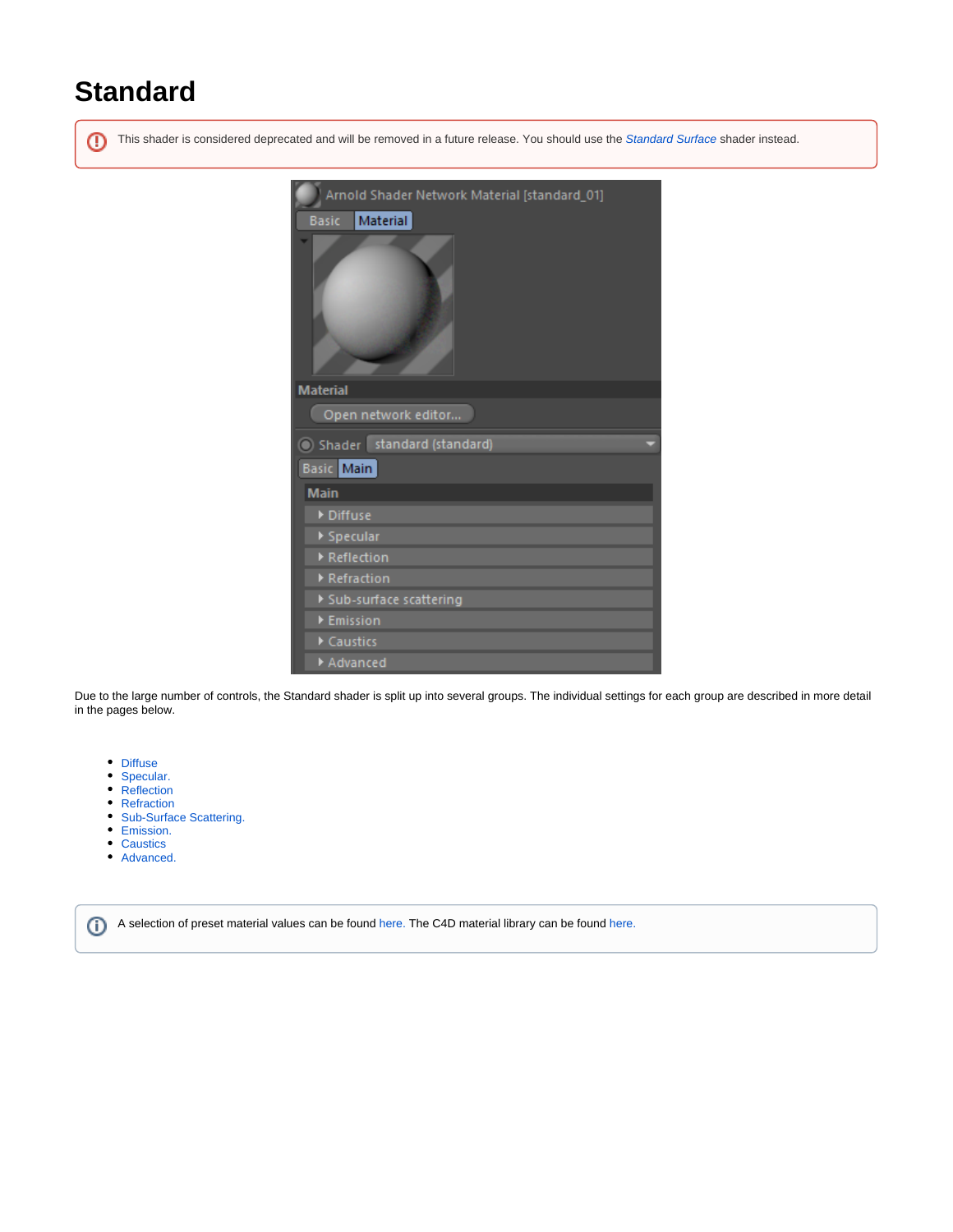

The Standard shader is a multi-purpose shader capable of producing all types of materials, from simple plastic, to car paint or skin, with effects like subsurface scattering or transmittance.

The Standard shader is very powerful, and allows a large number of different sorts of materials to be created, but can be somewhat daunting at first. It's often best to start with a material which has been pre-defined using the Standard shader and make incremental changes to it to get the effect you want, rather than starting from scratch. The Arnold Tutorials manual contains a section of preset material values, with common materials like car paints, chrome, glossy and matte plastic, and others.

### **Physically Correct Shading**

Artists need to create materials that not only 'look good', but are more physically plausible and pay more attention to the physical laws of energy conservation. That is not to say these are hard and fast rules. The key to achieving a believable material is still observation, and being able to convincingly translate what you see into the final shader. However, adhering to these simple rules will give more consistently realistic and believable lighting and shading because a physically based shading model reacts much more like real world lighting.

## **Energy Conservation**

A surface should not return more energy than is being contributed by the incoming light, otherwise the material will no longer be physically accurate. When such overly bright materials bounce too much light it can also lead to ['fireflies'.](https://docs.arnoldrenderer.com/pages/viewpage.action?pageId=8390383) When light hits an object, the energy is reflected as either the specular (highlight) or diffuse (color) component. The relationship between specular and diffuse is what defines what type of material it is. If 50% of it is diffuse energy then the remaining specular energy must be 50%. If the specularity value increases, then the diffuse value must drop and vice versa. For example, chalk has a high diffuse value, with little specularity, whereas glass is highly reflective with almost no diffuse. To achieve a photo-realistic render, the net value of the shaders attributes should not exceed 1. The total energy of reflected light is less than or equal to the energy of the incident light. You should use energy conserving BRDFs and take care to enforce these energy conservation rules when creating materials with the Standard shader.

The term albedo, or reflection coefficient, refers to the diffuse reflectivity or reflecting power of a surface. Albedos (Kd, Ks, Kr, etc.) summing to (i) values above 1 is a bad idea. This means that the Standard shader will not conserve energy, but will instead gain energy with every GI Diffuse bounce. They should not sum above 1 EXCEPT if you are using a Fresnel value that affects both Specular and Diffuse because when set to affect Specular and Diffuse, it scales the Specular effect by a value between 0 and 1 that depends on the viewing angle.

#### For energy conservation with Diffuse and SSS, you must have **Diffuse + SSS <= 1**

With Specular, it depends on whether or not Fresnel is enabled:

- If Fresnel is disabled, then you must have **SSS + Specular + Diffuse <= 1**
- If Fresnel is enabled, then you must only have **Diffuse + SSS <= 1**. The shader will mix specular with diffuse and SSS in a way that is energy conserving.

Ok, that is the simple case (without diffuse backlighting and refraction). Now let us add diffuse backlighting and refraction:

#### For energy conservation with diffuse and SSS, you must have **Diffuse + SSS + Backlighting <= 1**

With Specular, it depends on whether or not Fresnel is enabled:

- If Fresnel is disabled, then you must have **Specular** + (**SSS + Diffuse + Backlighting) <= 1**
- If Fresnel is enabled, then you must only have **Diffuse + SSS + Backlighting<= 1**. The specular and refraction weights can be anywhere between 0 and 1, and the shader will mix everything in a way that is energy conserving.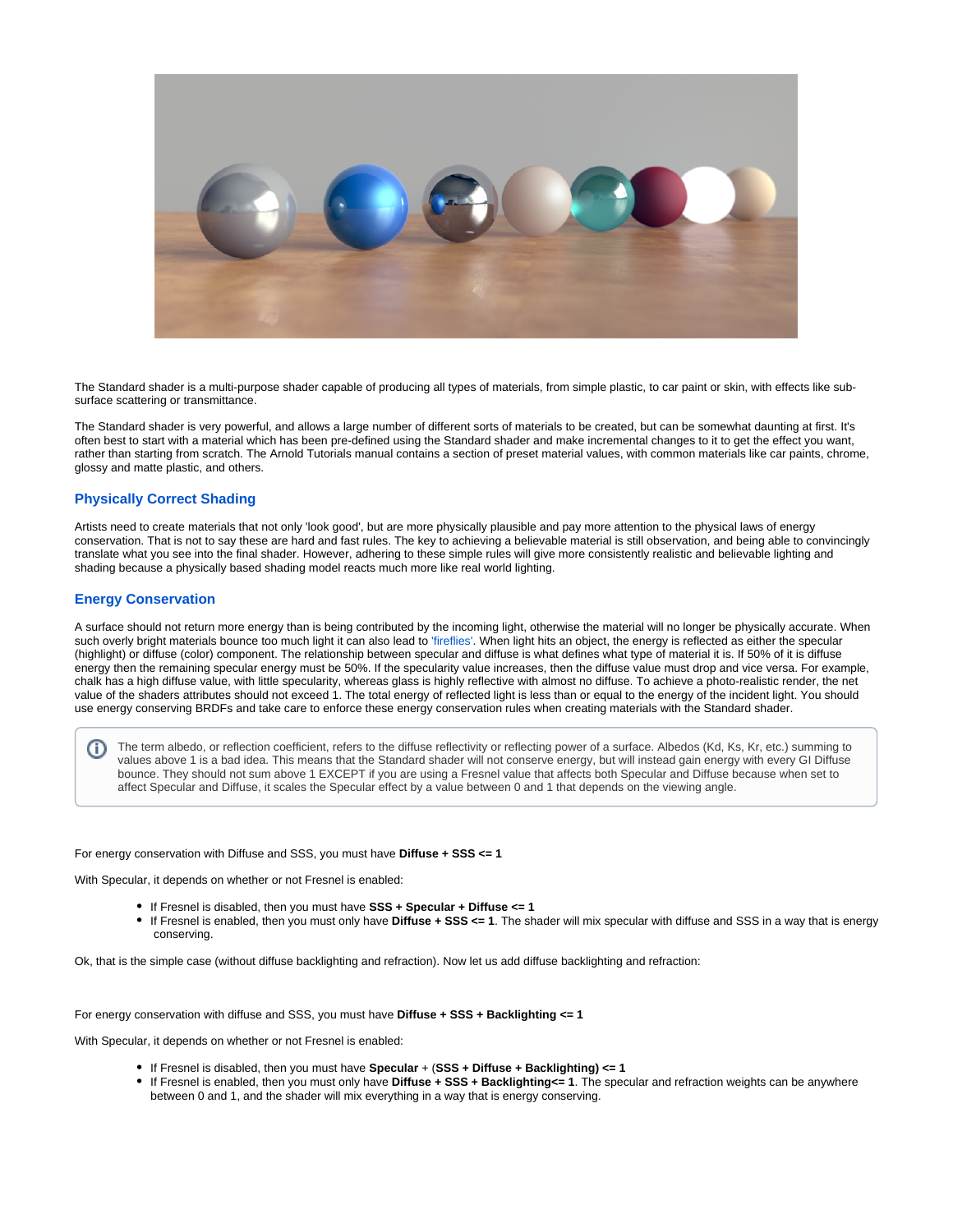The example below shows the difference when rendering using physically correct values (left) compared to a shader that uses physically incorrect values above 1 (right image. The light leaving the surface is brighter than the light which originally fell upon it). No material bounces back light at 100%, except for a perfect spotless mirror.





Diffuse Weight: 0.7, Specular Weight: 0.3 (totalling 1 is correct) Diffuse Weight: 0.7, Specular Weight: 1 (totals above 1. Specular highlight appears blown out)

A Standard shader with a high Diffuse Roughness will reflect dimmer and broader highlights, while smoother and more reflective materials will reflect brighter and tighter highlights.



**Diffuse and rough (left) to reflective and glossy (right).**

# **Specularity vs Reflection**

It is generally recommended that you use Specular to control glossy specular reflections. The specular\_roughness parameter of the Standard shader affects the blurriness of the specular reflections. In Arnold, this is called "glossy reflections", or also "specular reflections".

The Standard shader has a secondary layer of reflection, called simply "reflection", which is perfectly sharp and mirror-like. It is only there for perfect mirrors or glass. Not for blurry effects. If you want blurry reflections only you should use Specular. The images below show specular reflections coming from a light source and mirror reflections coming from light reflecting off the surroundings.